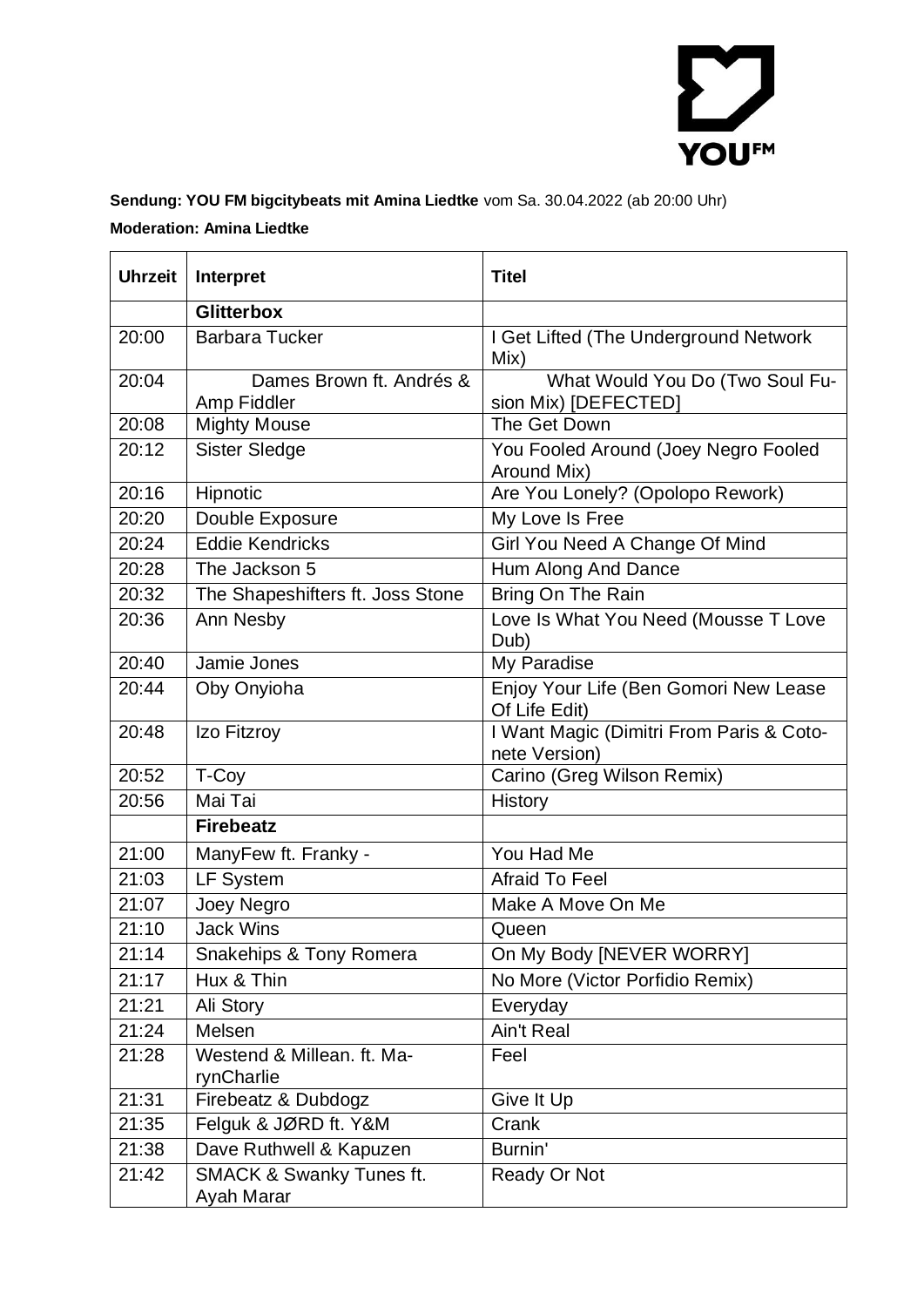## YOUFM

| 21:45 | Firebeatz & Stefy De Cicco ft.                      | Everybody's Got To Learn Sometime                       |
|-------|-----------------------------------------------------|---------------------------------------------------------|
|       | Sushy                                               |                                                         |
| 21:49 | Martin Garrix & Zedd ft. Emily<br>Warren            | Follow                                                  |
| 21:53 | <b>Maurice Lessing</b>                              | Deeper                                                  |
| 21:56 | Tensnake ft. HËXĖ                                   | Call Me (Tensnake Noir Mix)                             |
|       | <b>Lost Frequencies</b>                             |                                                         |
| 22:00 | Fred Again                                          | Tate (How I Feel) (Set Mo Remix)                        |
| 22:04 | Adelphi Music Factory                               | Riding High (On Your Love)                              |
| 22:08 | <b>BURNS</b>                                        | Talamanca (Robin Schulz Remix)                          |
| 22:12 | Freejak                                             | Sandstorm (Original Mix)                                |
| 22:17 | Frey                                                | <b>Adagio For Strings</b>                               |
| 22:21 | <b>FROZT &amp; Andrew A</b>                         | Real Fool (Extended Mix)                                |
| 22:25 | Jacana People                                       | Salta (Original Mix)                                    |
| 22:29 | Kaskade & Skylar Grey                               | Room For Happiness v3 (Extended Mix)                    |
| 22:34 | Lucch                                               | Overthink (Instrumental Mix)                            |
| 22:38 | Lost Frequencies ft. Calum Scott                    | Where Are You Now (Radio Edit)                          |
| 22:42 | Mella Dee & Vintage Culture                         | Love It Or Not (Vintage Culture Remix)                  |
| 22:47 | Joshwa & Freeform Five                              | No More Conversations (Extended Mix)                    |
| 22:51 | Jam El Mar, Rebuke & Storm                          | Storm 2022 (Club Mix)                                   |
| 22:55 | Ridney                                              | Southside (DJ Mark Brickman Remix)                      |
|       |                                                     |                                                         |
|       | <b>David Guetta</b>                                 |                                                         |
| 23:00 | David Guetta & Becky Hill & Ella<br>Henderson       | Crazy What Love Can Do (extended)                       |
| 23:04 | Moka Nola                                           | Reckless (12 Inch Mix)                                  |
| 23:08 | <b>Jack Back</b>                                    | Feeling (Extended Mix)                                  |
| 23:12 | Mark Knight & James Hurr (feat. Cari<br>Golden)     | You Are A God (Extended Mix)                            |
| 23:17 | Chapter & Verse                                     | Dance To The Drum (Extended Mix)                        |
| 23:21 | Jaded                                               | 'Can You Feel It' (Extended Mix)                        |
| 23:25 | David Guetta x Felix Da House-<br>cat x Miss Kittin | Silver Screen (Shower Scene)                            |
| 23:29 | <b>Siwell</b>                                       | La Fiesta                                               |
| 23:34 | House Of Virus x Jimi Polo                          | Better Days (Guz Instrumental Extended                  |
| 23:38 | 22Bullets & Jordan Grace                            | Remix) [Freakin909]<br>Redefine (Extended Instrumental) |
| 23:42 | Edy Marron                                          | Hold On (Instrumental Extended Mix)                     |
| 23:47 | Space Motion X OC & Verde X<br>Artche               | Reflection (Original Mix)                               |
| 23:51 | <b>Francis Mercier &amp; Roland Clark</b>           | 'Holy' (Original Mix)                                   |
| 23:55 | Goom Gum & Stylo                                    | Tempter                                                 |
|       | <b>Defected Records w/ Sam Di-</b><br>vine          |                                                         |